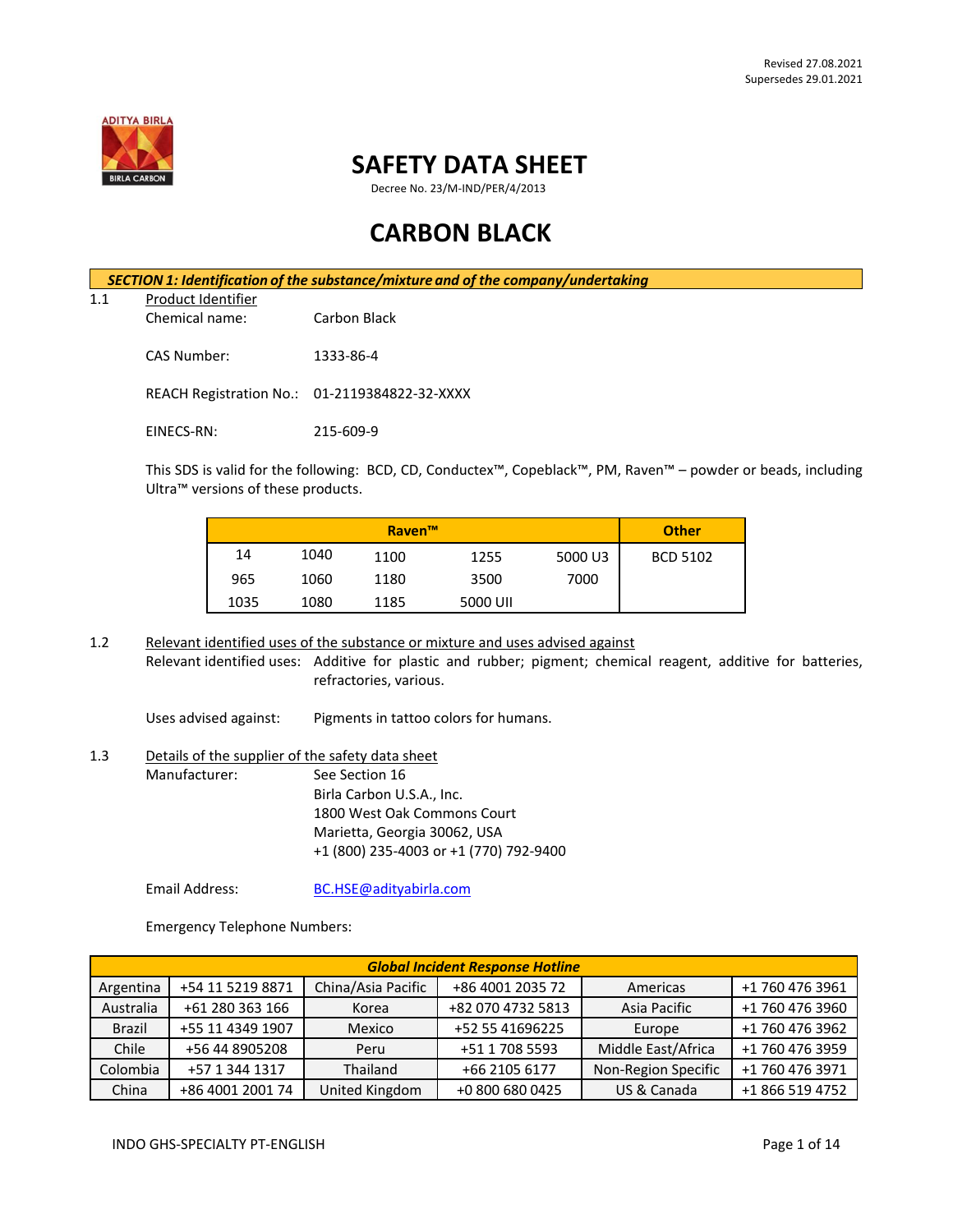## *SECTION 2: Hazard(s) Identification*

| 2.1 | Classification of the substance or mixture                                                  |
|-----|---------------------------------------------------------------------------------------------|
|     | GHS: Not a hazardous substance                                                              |
|     | European Union: Not a hazardous substance according to Regulation (EC) No. 1272/2008 (CLP). |

# 2.2 Label elements

| Pictogram:                      | None |
|---------------------------------|------|
| Signal Word:                    | None |
| Hazard Statement:               | None |
| <b>Precautionary Statement:</b> | None |

#### 2.3 Other hazards

This substance is classified as hazardous as a combustible dust by the United States 2012 OSHA Hazard Communication Standard (29 CFR 1910.1200) and the Canadian Hazardous Products Regulation (HPR) 2015. The signal word, hazard statement and precautionary statements in the United States and Canada are: WARNING May form combustible dust concentrations in air. Keep away from all ignition sources including heat, sparks and flame. Prevent dust accumulations to minimize explosion hazard. Do not expose to temperatures above 300°C. Hazardous products of combustion can include carbon monoxide, carbon dioxide, oxides of sulfur, and organic products.

| Eye:        | May cause reversible mechanical irritation.                                                                                                                                     |
|-------------|---------------------------------------------------------------------------------------------------------------------------------------------------------------------------------|
| Skin:       | May cause mechanical irritation, soiling, and drying of skin. No cases of sensitization in humans<br>have been reported.                                                        |
| Inhalation: | Dust may be irritating to the respiratory tract. Provide local exhaust ventilation. See Section 8.                                                                              |
| Ingestion:  | Adverse health effects are not expected.                                                                                                                                        |
|             | Carcinogenicity: Carbon black is listed by the International Agency for Research on Cancer (IARC) as a Group 2B<br>substance (possibly carcinogenic to humans). See Section 11. |

# 3.1 Substance

- 3.1.1 Carbon Black (amorphous) 100%
- 3.1.2 CAS Number: 1333-86-4
- 3.1.3 EINECS-RN: 215-609-9

#### *SECTION 4: First-aid measures*

| Description of first-aid measures<br>4.1 |             |                                                                                                                         |
|------------------------------------------|-------------|-------------------------------------------------------------------------------------------------------------------------|
|                                          | Inhalation: | Take affected persons into fresh air. If necessary, restore normal breathing through standard<br>first aid measures.    |
|                                          | Skin:       | Wash skin with mild soap and water. If symptoms persist, seek medical attention.                                        |
|                                          | Eye:        | Rinse eyes thoroughly with large volumes of water keeping eyelids open. If symptoms develop,<br>seek medical attention. |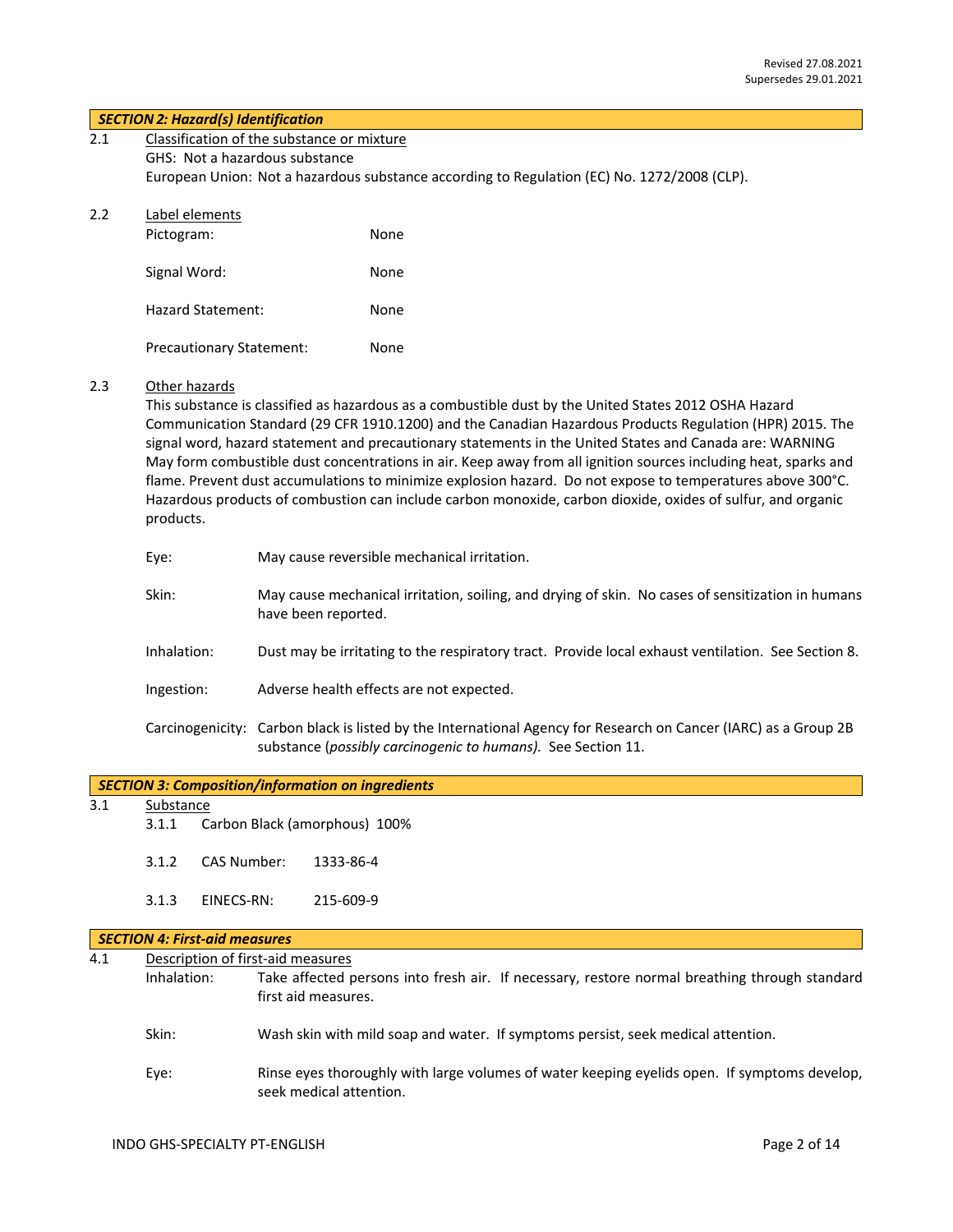- Ingestion: Do not induce vomiting. If conscious, give several glasses of water. Never give anything by mouth to an unconscious person.
- 4.2 Most important symptoms, both acute and delayed Symptoms: Irritating to the eyes and respiratory tract if exposed above the occupational exposure limits. See Section 2.
- 4.3 Indication of any immediate medical attention and special treatment needed Note to physicians: Treat symptomatically

|     | <b>SECTION 5: Fire-fighting measures</b>                                                            |                                                                                                                 |                                                                                                                                                                                                                                                      |  |
|-----|-----------------------------------------------------------------------------------------------------|-----------------------------------------------------------------------------------------------------------------|------------------------------------------------------------------------------------------------------------------------------------------------------------------------------------------------------------------------------------------------------|--|
| 5.1 | Extinguishing media<br>Suitable extinguishing media:                                                | Use foam, carbon dioxide $(CO_2)$ , dry chemical, or water fog. A fog spray is<br>recommended if water is used. |                                                                                                                                                                                                                                                      |  |
|     | Unsuitable extinguishing media:                                                                     |                                                                                                                 | Do not use high pressure media which could cause the formation of a<br>potentially explosible dust-air mixture.                                                                                                                                      |  |
| 5.2 | Special hazards arising from the substance or mixture<br>Special hazards arising from the chemical: |                                                                                                                 | It may not be obvious that carbon black is burning unless the material<br>is stirred and sparks are apparent. Carbon black that has been on fire<br>should be closely observed for at least 48 hours to ensure no<br>smoldering material is present. |  |
|     | <b>Hazardous Combustion Products:</b>                                                               |                                                                                                                 | Carbon monoxide (CO), carbon dioxide (CO <sub>2</sub> ), and oxides of sulfur.                                                                                                                                                                       |  |
| 5.3 | Advice for fire fighters<br>Special protective equipment for fire-fighters:                         |                                                                                                                 | Wear full protective firefighting gear, including self-<br>contained breathing apparatus (SCBA). Wet carbon black<br>produces very slipper walking surfaces.                                                                                         |  |

|     | <b>SECTION 6: Accidental release measures</b>                       |                                                                                                                                                                                                                                                                                                                    |
|-----|---------------------------------------------------------------------|--------------------------------------------------------------------------------------------------------------------------------------------------------------------------------------------------------------------------------------------------------------------------------------------------------------------|
| 6.1 | Personal precautions, protective equipment and emergency procedures |                                                                                                                                                                                                                                                                                                                    |
|     | Personal precautions:                                               | Wet carbon black produces slippery walking surfaces. Avoid dust formation. Wear                                                                                                                                                                                                                                    |
|     |                                                                     | appropriate personal protective equipment and respiratory protection. See Section 8.                                                                                                                                                                                                                               |
|     | For emergency responders:                                           | Use personal protective equipment recommended in section 8.                                                                                                                                                                                                                                                        |
| 6.2 | <b>Environmental precautions</b>                                    |                                                                                                                                                                                                                                                                                                                    |
|     | Environmental precautions:                                          | Carbon black poses no significant environmental hazards. Contain spilled<br>product on land, if possible. As a matter of good practice, minimize<br>contamination of sewage water, soil, groundwater, drainage systems, or<br>bodies of water.                                                                     |
| 6.3 | Methods and materials for containment and cleaning up               |                                                                                                                                                                                                                                                                                                                    |
|     | Methods for containment:                                            | Prevent further leakage or spillage if safe to do so.                                                                                                                                                                                                                                                              |
|     | Methods for cleaning up:                                            | Small spills should be vacuumed when possible. Dry sweeping is not<br>recommended. A vacuum equipped with high efficiency particulate air (HEPA)<br>filtration is recommended. If necessary, light water spray will reduce dust for<br>dry sweeping. Large spills may be shoveled into containers. See Section 13. |
| 6.4 | Reference to other sections                                         |                                                                                                                                                                                                                                                                                                                    |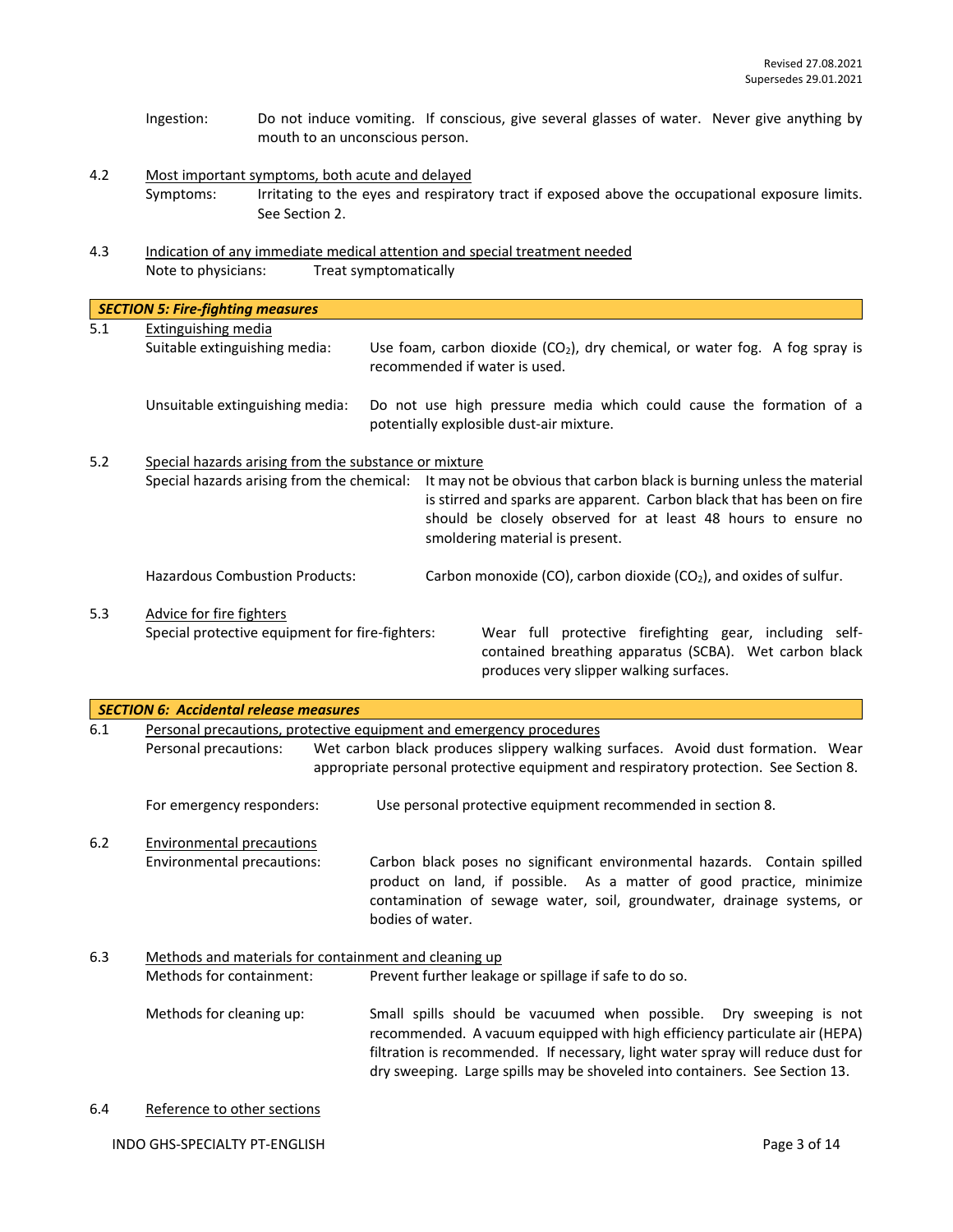Reference to other sections: See section 8. See section 13.

|     | <b>SECTION 7: Handling and storage</b>                                                                                                                 |                                                                                                                                                                                                                                                                                                                                                                                                                                                                                                                                                                                                                                                                                    |  |  |  |
|-----|--------------------------------------------------------------------------------------------------------------------------------------------------------|------------------------------------------------------------------------------------------------------------------------------------------------------------------------------------------------------------------------------------------------------------------------------------------------------------------------------------------------------------------------------------------------------------------------------------------------------------------------------------------------------------------------------------------------------------------------------------------------------------------------------------------------------------------------------------|--|--|--|
| 7.1 | Precautions for safe handling                                                                                                                          |                                                                                                                                                                                                                                                                                                                                                                                                                                                                                                                                                                                                                                                                                    |  |  |  |
|     |                                                                                                                                                        | Advice on safe handling: Avoid dust formation. Do not breathe dust. Provide appropriate local exhaust to<br>minimize dust formation. Do not use compressed air.                                                                                                                                                                                                                                                                                                                                                                                                                                                                                                                    |  |  |  |
|     |                                                                                                                                                        | Take precautionary measures against static discharges. Provide adequate precautions,<br>such as electrical grounding and bonding, or inert atmospheres. Grounding of<br>equipment and conveying systems may be required under certain conditions. Safe work<br>practices include the elimination of potential ignition sources in proximity to carbon<br>black dust; good housekeeping to avoid accumulations of dust on all surfaces;<br>appropriate exhaust ventilation design and maintenance to control airborne dust levels<br>to below the applicable occupational exposure limit. If hot work is required, the<br>immediate work area must be cleared of carbon black dust. |  |  |  |
|     | General hygiene considerations:                                                                                                                        | Handle in accordance with good industrial hygiene and safety practices.                                                                                                                                                                                                                                                                                                                                                                                                                                                                                                                                                                                                            |  |  |  |
| 7.2 | Storage conditions:                                                                                                                                    | Conditions for safe storage, including any incompatibilities<br>Keep in a dry, cool, and well-ventilated location. Store away from heat, ignition sources,<br>and strong oxidizers.                                                                                                                                                                                                                                                                                                                                                                                                                                                                                                |  |  |  |
|     |                                                                                                                                                        | Carbon black is not classifiable as a Division 4.2 self-heating substance under the UN<br>test criteria. However, current UN criteria for determining if a substance is self-heating<br>is volume dependent. This classification may not be appropriate for large volume<br>storage container.                                                                                                                                                                                                                                                                                                                                                                                     |  |  |  |
|     |                                                                                                                                                        | Before entering vessels and confined spaces containing carbon black, test for adequate<br>oxygen, flammable gases and potential toxic air contaminants. Do not allow dust to<br>accumulate on surfaces.                                                                                                                                                                                                                                                                                                                                                                                                                                                                            |  |  |  |
|     | Incompatible materials:                                                                                                                                | Strong oxidizers.                                                                                                                                                                                                                                                                                                                                                                                                                                                                                                                                                                                                                                                                  |  |  |  |
| 7.3 | Specific end use(s)<br><b>Risk Management Measures:</b>                                                                                                | Per Article 14.4 of the REACH Regulation, no exposure scenario has been<br>developed as the substance is not hazardous.                                                                                                                                                                                                                                                                                                                                                                                                                                                                                                                                                            |  |  |  |
|     | <b>SECTION 8: Exposure controls/personal protection</b>                                                                                                |                                                                                                                                                                                                                                                                                                                                                                                                                                                                                                                                                                                                                                                                                    |  |  |  |
| 8.1 | Control parameters<br>Exposure guidelines:                                                                                                             | Representative occupational exposure limits currently available for carbon black (CAS<br>number: 1333-86-4). Country listing is not all inclusive.                                                                                                                                                                                                                                                                                                                                                                                                                                                                                                                                 |  |  |  |
|     | Country<br>Argentina<br>Australia<br>Belgium<br>Brazil<br>Canada (Ontario)<br>China<br>Colombia<br>Czech Republic<br>Egypt<br>Finland<br>France - INRS | Concentration, mg/m3<br>3.5, TWA<br>3.0, TWA, inhalable<br>3.6, TWA<br>3.5, TWA<br>3.0 TWA, inhalable<br>4.0, TWA 8.0, TWA, STEL (15 min)<br>3.0, TWA, inhalable<br>2.0, TWA<br>3.5, TWA<br>3.5, TWA; 7.0, STEL<br>3.5, TWA/VME inhalable                                                                                                                                                                                                                                                                                                                                                                                                                                          |  |  |  |
|     | INDO GHS-SPECIALTY PT-ENGLISH                                                                                                                          | Page 4 of 14                                                                                                                                                                                                                                                                                                                                                                                                                                                                                                                                                                                                                                                                       |  |  |  |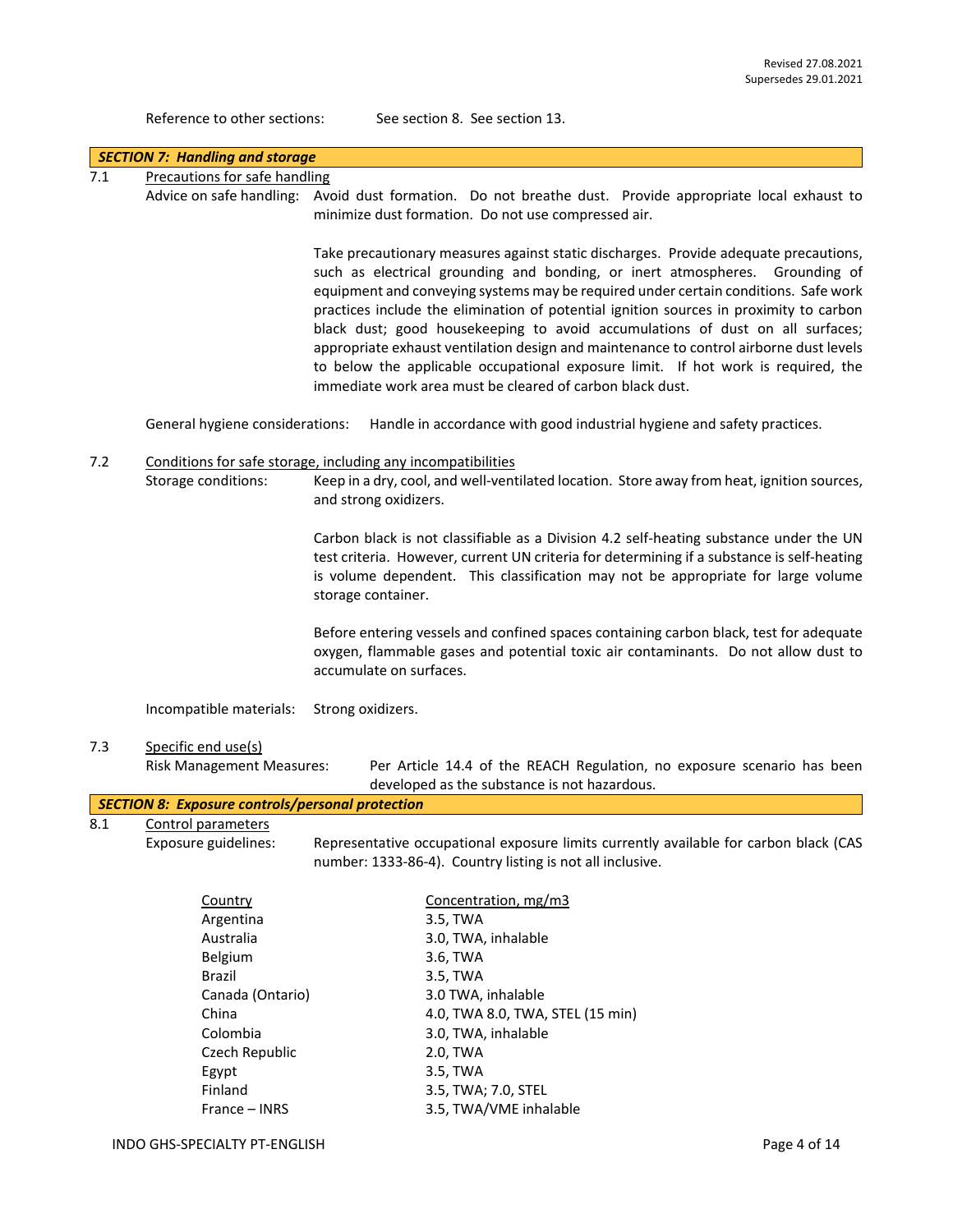| Germany - BeKGS527   | 0.5, TWA, respirable; 2.0, TWA, inhalable (DNEL values) |
|----------------------|---------------------------------------------------------|
| Hong Kong            | 3.5, TWA                                                |
| Indonesia            | 3.5, TWA/NABs                                           |
| Ireland              | 3.5, TWA; 7.0, STEL                                     |
| Italy                | 3.5, TWA, inhalable                                     |
| Japan – MHLW         | 3.0                                                     |
| Japan – SOH          | 4.0, TWA; 1.0, TWA, respirable                          |
| Korea                | 3.5, TWA                                                |
| Malaysia             | 3.5, TWA                                                |
| Mexico               | 3.5, TWA                                                |
| Russia               | 4.0, TWA                                                |
| Spain                | 3.5, TWA (VLA-ED)                                       |
| Sweden               | 3.0, TWA                                                |
| United Kingdom       | 3.5, TWA, inhalable; 7.0, STEL, inhalable               |
| EU REACH DNEL        | 2.0, TWA, inhalable; 0.5, TWA respirable                |
| <b>United States</b> | 3.5, TWA, OSHA-PEL                                      |
|                      | 3.0, TWA, ACGIH-TLV®, inhalable                         |
|                      | 3.5, TWA, NIOSH-REL                                     |

\*Please consult the current version of the standard or regulation that may apply to your operations.

| ACGIH® | American Conference of Governmental Industrial Hygienists         |
|--------|-------------------------------------------------------------------|
| mg/m3  | milligrams per cubic meter                                        |
| DNEL   | Derived no-effect level                                           |
| NIOSH  | National Institute for Occupational Safety and Health             |
| OSHA   | Occupational Safety and Health Administration                     |
| PEL    | permissible exposure limit                                        |
| REL    | recommended exposure limit                                        |
| STEL   | short-term exposure limit                                         |
| TLV    | threshold limit value                                             |
| TWA    | time weighted average, eight (8) hours unless otherwise specified |

Predicted No Effect Concentration: Not applicable

# 8.2 Exposure controls

Engineering controls: Use process enclosures and/or exhaust ventilation to keep airborne dust concentrations below the occupational exposure limit.

# Personal Protective Equipment (PPE)

Respiratory: Approved air purifying respirator (APR) should be used where airborne dust concentrations are expected to exceed occupational exposure limits. Use a positivepressure, air supplied respirator if there is any potential for uncontrolled release, exposure levels are not known, or in circumstances where APRs may not provide adequate protection.

> When respiratory protection is required to minimize exposures to carbon black, programs should follow the requirements of the appropriate governing body for the country, province or state. Selected references to respiratory protection standards are provided below:

- OSHA 29CFR1910.134, Respiratory Protection
- CR592 Guidelines for Selection and Use of Respiratory Protective Devices (CEN)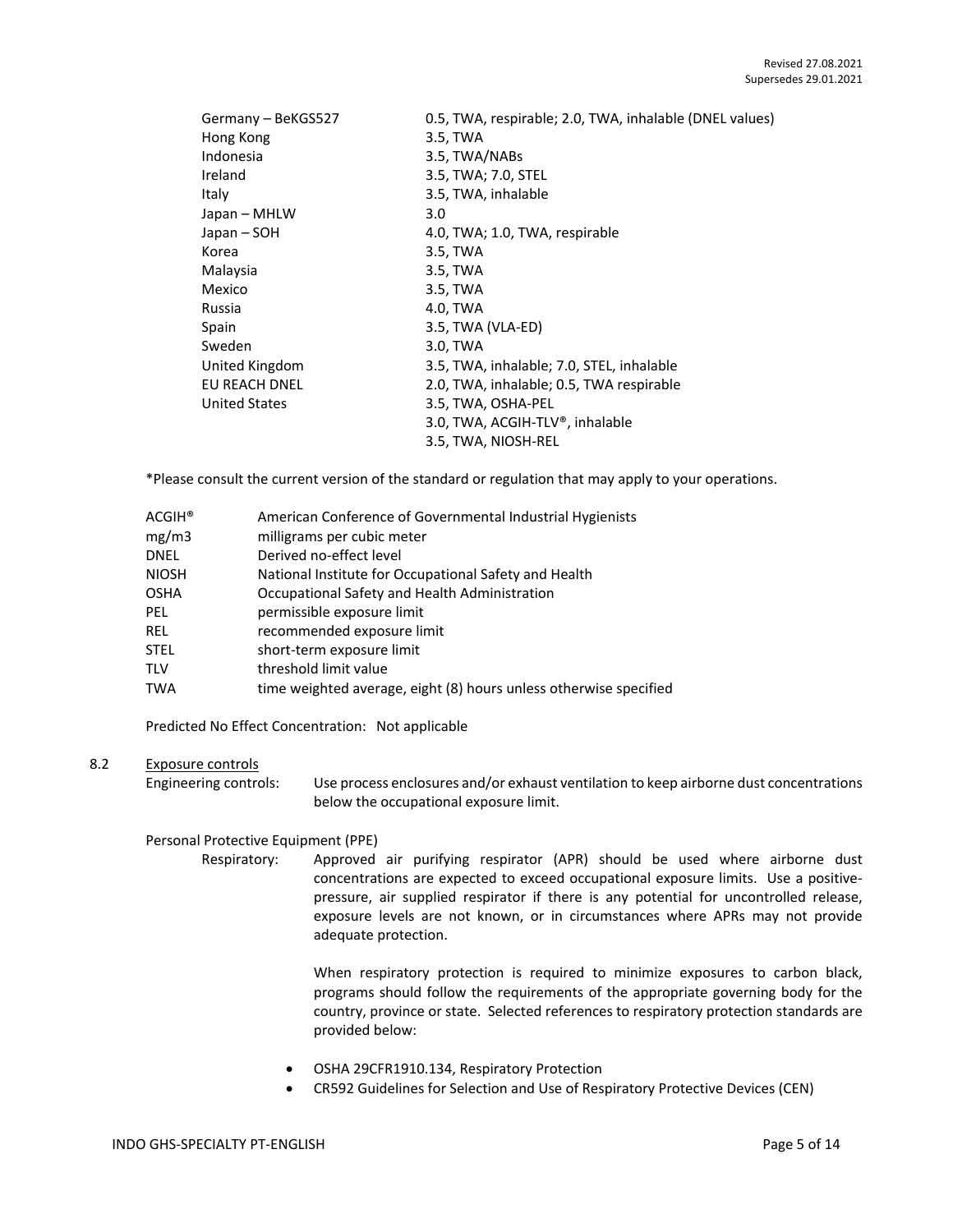- German/European Standard DIN/EN 143, Respiratory Protective Devices for Dusty Materials (CEN)
- Hand protection: Wear protective gloves. Use a barrier cream. Wash hands and skin with mild soap and water.

Eye/face protection: Wear safety glasses or goggles.

- Skin protection: Wear general protective clothing to minimize skin contact. Wash clothing daily. Work clothes should not be taken home.
- Other: Emergency eyewash and safety showers should be in close proximity. Wash hands and face thoroughly with mild soap before eating or drinking.

Environmental exposure controls: in accordance with all local legislation and permit requirements.

| 9.1 | Information on basic physical and chemical properties | <b>SECTION 9: Physical and chemical properties</b>                           |  |  |
|-----|-------------------------------------------------------|------------------------------------------------------------------------------|--|--|
|     | Appearance:                                           | powder or pellet                                                             |  |  |
|     | Color:                                                | black                                                                        |  |  |
|     | Odor:                                                 | odorless                                                                     |  |  |
|     | Odor threshold:                                       | not applicable                                                               |  |  |
|     | Melting point/freezing point:                         | not applicable                                                               |  |  |
|     | Boiling point/range:                                  | not applicable                                                               |  |  |
|     | Vapor pressure:                                       | not applicable                                                               |  |  |
|     | Vapor Density:                                        | not applicable                                                               |  |  |
|     | Oxidizing properties:                                 | not applicable                                                               |  |  |
|     | Flash Point:                                          | not applicable                                                               |  |  |
|     | Flammability:                                         | not flammable                                                                |  |  |
|     | Explosive properties:                                 | Dust may form explosible mixture in air                                      |  |  |
|     | Explosion limits (air):                               |                                                                              |  |  |
|     | Upper:                                                | not available                                                                |  |  |
|     | Lower:                                                | 50 $g/m^3$ (dust)                                                            |  |  |
|     | Evaporation rate:                                     | not applicable                                                               |  |  |
|     | Density: (20°C):                                      | $1.7 - 1.9$ g/cm <sup>3</sup>                                                |  |  |
|     | <b>Bulk density:</b>                                  | 1.25-40 lb/ft <sup>3</sup> , 20-640 kg/m <sup>3</sup>                        |  |  |
|     | Pellets:                                              | 200-680 kg/m <sup>3</sup>                                                    |  |  |
|     | Powder (fluffy):                                      | 20-380 kg/m <sup>3</sup>                                                     |  |  |
|     | Solubility (in Water):                                | insoluble                                                                    |  |  |
|     | pH value: (ASTM 1512):                                | 4-11 [50 g/l water, 68ºF (20ºC)]                                             |  |  |
|     | Partition coefficient (n-octanol/water):              | not applicable                                                               |  |  |
|     | Viscosity:                                            | not applicable                                                               |  |  |
|     | Decomposition temperature:                            | not applicable                                                               |  |  |
|     | Auto-ignition temperature:                            | $>140$ <sup>o</sup> C                                                        |  |  |
|     | Minimum Ignition temperature:                         | >500ºC (BAM Furnace)(VDI 2263)                                               |  |  |
|     |                                                       | >315ºC (Godberg-Greenwald Furnace)(VDI 2263)                                 |  |  |
|     | Minimum ignition energy:                              | >10,000 mJ (VDI 2263)                                                        |  |  |
|     | Ignition energy:                                      | not available                                                                |  |  |
|     | Maximum absolute explosion pressure:                  | 10 bar (VDI 2263)                                                            |  |  |
|     | Maximum rate of pressure rise:                        | 30-400 bar/sec (VDI 2263 and ASTM E1226-88)                                  |  |  |
|     | <b>Burn Velocity:</b>                                 | > 45 seconds (not classified as "highly flammable" or "easily<br>ignitable") |  |  |
|     | <b>Kst Value:</b>                                     | not available                                                                |  |  |
|     |                                                       |                                                                              |  |  |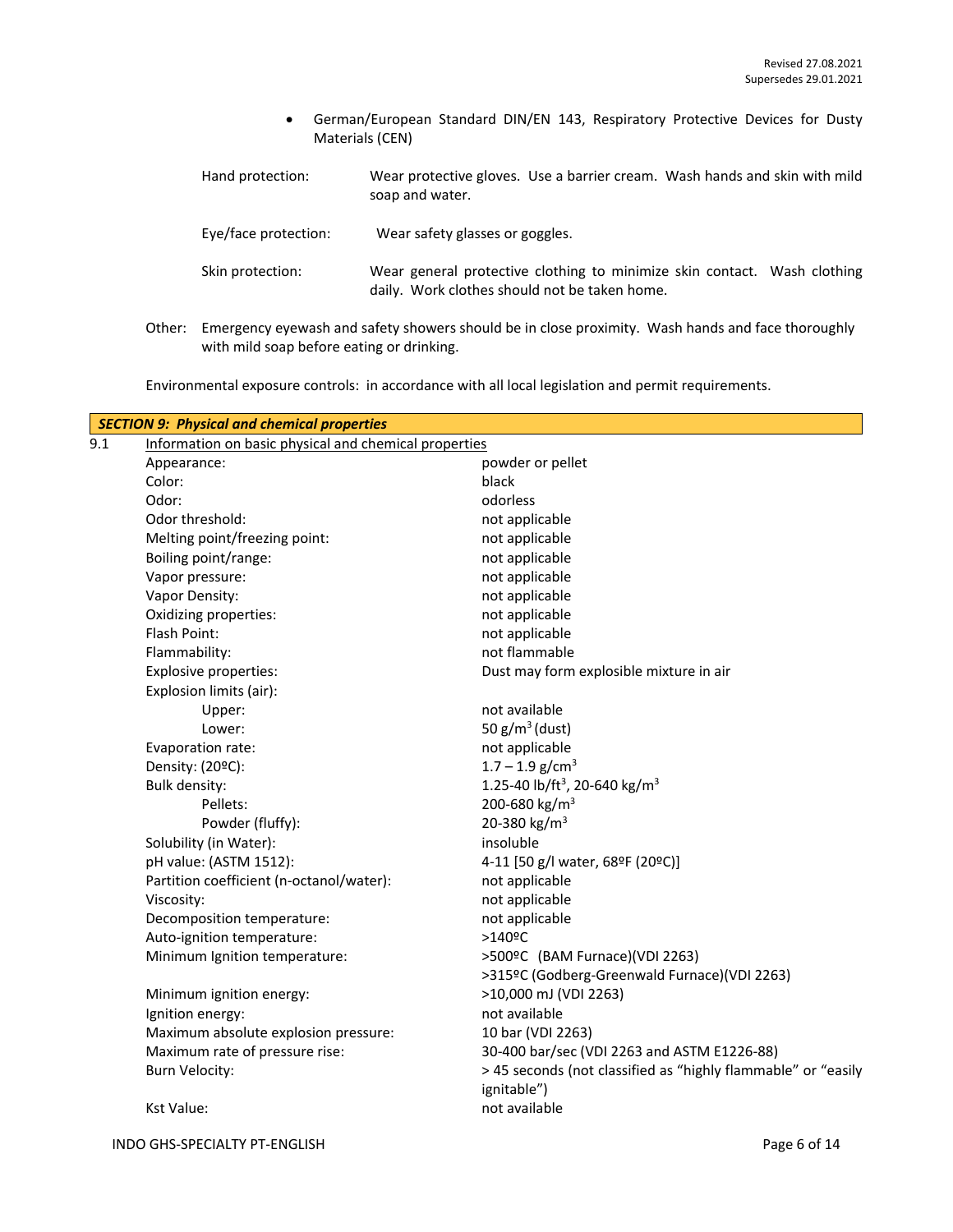Dust explosion classification: ST1<br>Decomposition temperature: ST1<br>Necomposition temperature: ST2 Decomposition temperature:

9.2 Other information Not available

|      | <b>SECTION 10: Stability and reactivity</b>                       |                                                                                                                                                                                                                                       |
|------|-------------------------------------------------------------------|---------------------------------------------------------------------------------------------------------------------------------------------------------------------------------------------------------------------------------------|
| 10.1 | Reactivity                                                        |                                                                                                                                                                                                                                       |
|      | Reactivity:                                                       | May react exothermically upon contact with strong oxidizers.                                                                                                                                                                          |
| 10.2 | Chemical stability<br>Stability:                                  | Stable under normal ambient conditions.                                                                                                                                                                                               |
|      | <b>Explosion data</b><br>Sensitivity to mechanical impact:        | Not sensitive to mechanical impact                                                                                                                                                                                                    |
|      | Sensitivity to static discharge:                                  | Dust may form explosible mixture in air. Avoid dust formation. Do not create<br>a dust cloud. Take precautionary measures against static discharges. Ensure<br>all equipment is earthed/grounded before beginning transfer operation. |
| 10.3 | Possibility of hazardous reactions<br>Hazardous polymerization:   | Does not occur.                                                                                                                                                                                                                       |
|      | Possibility of hazardous reactions: None under normal conditions. |                                                                                                                                                                                                                                       |
| 10.4 | Conditions to avoid<br>Conditions to avoid:                       | Avoid high temperatures >400°C (>752°F) and sources of ignition.                                                                                                                                                                      |
| 10.5 | Incompatible materials<br>Incompatible materials:                 | Strong oxidizers.                                                                                                                                                                                                                     |
| 10.6 | Hazardous decomposition products                                  | Hazardous decomposition products: Carbon monoxide, carbon dioxide, organic products of combustion, oxides of<br>sulfur.                                                                                                               |
|      | <b>SECTION 11: Toxicological information</b>                      |                                                                                                                                                                                                                                       |
| 11.1 | Information on toxicological effects                              |                                                                                                                                                                                                                                       |
|      | <b>Acute Toxicity:</b>                                            |                                                                                                                                                                                                                                       |
|      | Oral LD50:                                                        | $LD_{50}$ (rat) > 8000 mg/kg. (Equivalent to OECD TG 401)                                                                                                                                                                             |
|      | Inhalation LD50:                                                  | No data available                                                                                                                                                                                                                     |
|      | Dermal LD50:                                                      | No data available                                                                                                                                                                                                                     |
|      | Skin corrosion/irritation:                                        | Rabbit: not irritating. (Equivalent to OECD TG 404)<br>Edema = $0$ (max. attainable irritation score: 4)<br>Erythema = $0$ (max. attainable irritation score: 4)<br>Assessment: Not irritating to skin.                               |
|      | Serious eye damage/irritation:                                    | Rabbit: not irritating. (OECD TG 405)<br>Cornea: 0 (max. attainable irritation score: 4)<br>Iris: 0 (max. attainable irritation score: 2)<br>Conjunctivae: 0 (max. attainable irritation score: 3)                                    |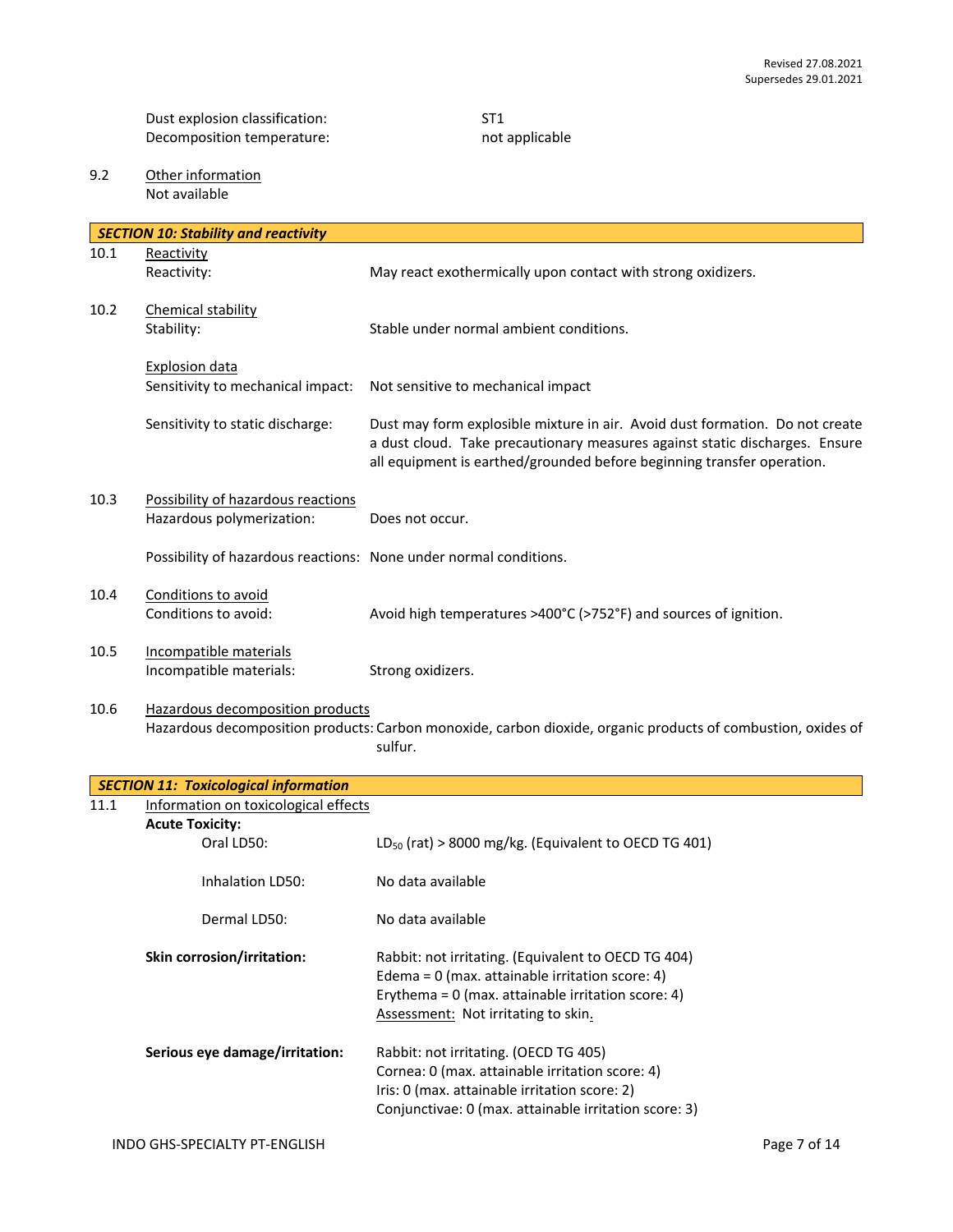Chemosis: 0 (max. attainable irritation score: 4) Assessment: Not irritating to the eyes.

**Sensitization:** Guinea pig skin (Buehler Test): Not sensitizing (OECD TG 406) Assessment: Not sensitizing in animals. No cases of sensitization in humans have been reported.

**Germ cell mutagenicity:** *In vitro:* Carbon black is not suitable to be tested directly in bacterial (Ames test) and other *in vitro* systems because of its insolubility. However, when organic solvent extracts of carbon black have been tested, results showed no mutagenic effects. Organic solvent extracts of carbon black can contain traces of polycyclic aromatic hydrocarbons (PAHs). A study to examine the bioavailability of these PAHs showed that they are very tightly bound to carbon black and are not bioavailable (Borm, 2005).

> *In vivo:* In an experimental investigation, mutational changes in the *hprt* ene were reported in alveolar epithelial cells in the rat following inhalation exposure to carbon black (Driscoll*,* 1997). This observation is considered to be rat-specific and a consequence of "lung overload," which leads to chronic inflammation and release of reactive oxygen species. This is considered to be a secondary genotoxic effect and, thus, carbon black itself would not be considered to be mutagenic.

> Assessment: *In vivo* mutagenicity in rats occurs by mechanisms secondary to a threshold effect and is a consequence of "lung overload," which leads to chronic inflammation and the release of genotoxic oxygen species. This mechanism is considered to be a secondary genotoxic effect and, thus, carbon black itself would not be considered to be mutagenic.

**Carcinogenicity: Carcinogenicity:** Animal toxicity **Rat, oral, duration 2 years.** Effect: no tumors.

> Mouse, oral, duration 2 years. Effect: no tumors.

Mouse, dermal, duration 18 months. Effect: no skin tumors.

Rat, inhalation, duration 2 years. Target organ: lungs. Effect: inflammation, fibrosis, tumors.

Note: Tumors in the rat lung are considered to be related to "lung overload" rather than to a specific chemical effect of carbon black itself in the lung. These effects in rats have been reported in many studies on other poorly soluble inorganic particles and appear to be rat specific (ILSI, 2000). Tumors have not been observed in other species (i.e., mouse and hamster) for carbon black or other poorly soluble particles under similar circumstances and study conditions.

Mortality studies (human data)

INDO GHS-SPECIALTY PT-ENGLISH **Page 8** of 14 A study on carbon black production workers in the UK (Sorahan, 2001) found an increased risk of lung cancer in two of the five plants studied; however, the increase was not related to the dose of carbon black. Thus, the authors did not consider the increased risk in lung cancer to be due to carbon black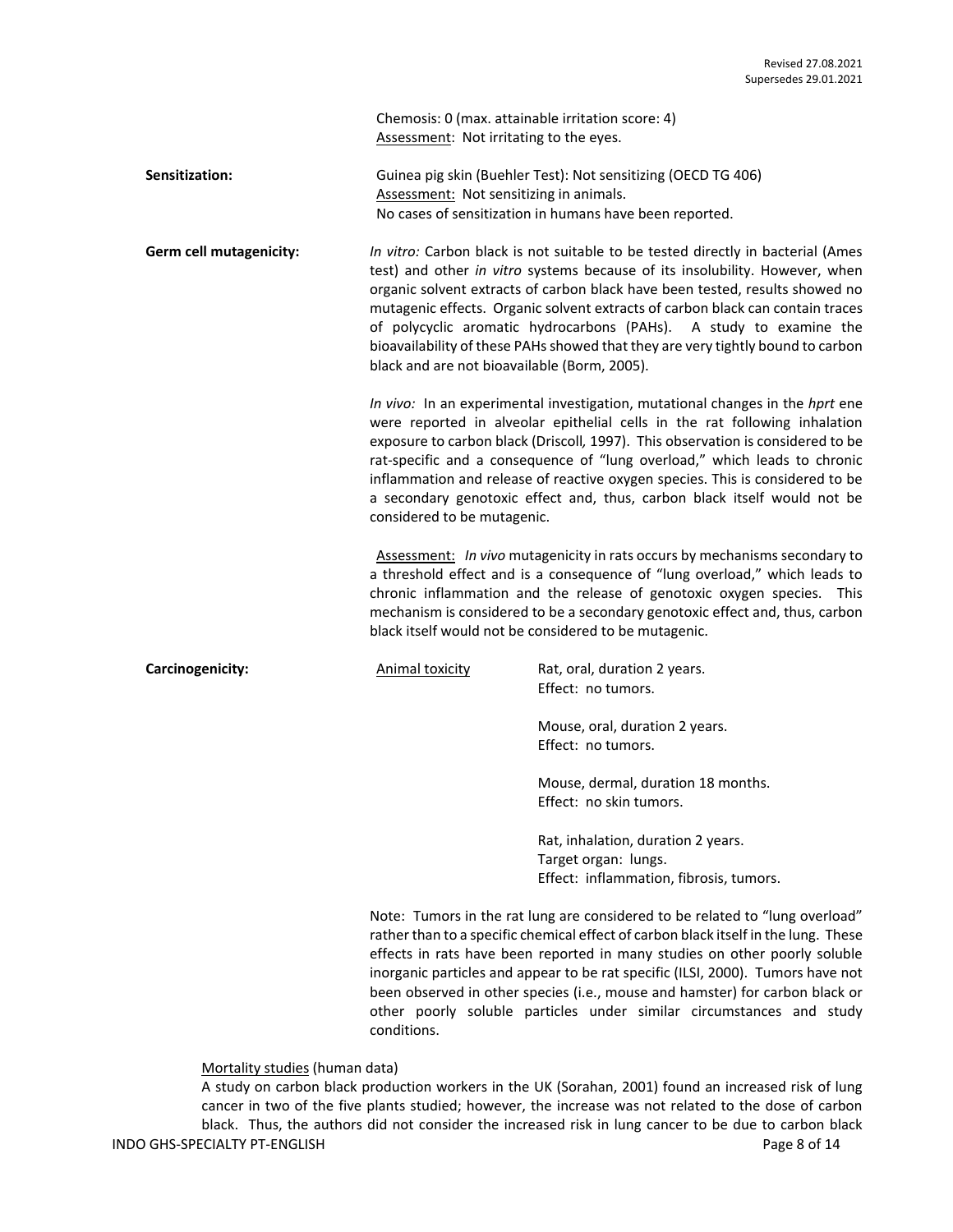exposure. A German study of carbon black workers at one plant (Morfeld, 2006; Buechte, 2006) found a similar increase in lung cancer risk but, like the Sorahan, 2001 (UK study), found no association with carbon black exposure. A large US study of 18 plants showed a reduction in lung cancer risk in carbon black production workers (Dell*,* 2006). Based upon these studies, the February 2006 Working Group at the International Agency for Research on Cancer (IARC) concluded that the human evidence for carcinogenicity was *inadequate* (IARC, 2010).

Since the IARC evaluation of carbon black, Sorahan and Harrington (2007) have re-analyzed the UK study data using an alternative exposure hypothesis and found a positive association with carbon black exposure in two of the five plants. The same exposure hypothesis was applied by Morfeld and McCunney (2009) to the German cohort; in contrast, they found no association between carbon black exposure and lung cancer risk and, thus, no support for the alternative exposure hypothesis used by Sorahan and Harrington.

Overall, as a result of these detailed investigations, no causative link between carbon black exposure and cancer risk in humans has been demonstrated.

#### IARC cancer classification

In 2006 IARC re-affirmed its 1995 finding that there is *"inadequate evidence"* from human health studies to assess whether carbon black causes cancer in humans. IARC concluded that there is *"sufficient evidence*" in experimental animal studies for the carcinogenicity of carbon black. IARC's overall evaluation is that carbon black is *"possibly carcinogenic to humans (Group 2B)".* This conclusion was based on IARC's guidelines, which generally require such a classification if one species exhibits carcinogenicity in two or more animal studies (IARC, 2010).

Solvent extracts of carbon black were used in one study of rats in which skin tumors were found after dermal application and several studies of mice in which sarcomas were found following subcutaneous injection. IARC concluded that there was *"sufficient evidence"* that carbon black extracts can cause cancer in animals (Group 2B).

# ACGIH cancer classification

Confirmed Animal Carcinogen with Unknown Relevance to Humans (Category A3 Carcinogen).

Assessment: Applying the guidelines of self-classification under the Globally Harmonized System of Classification and Labeling of Chemicals, carbon black is not classified as a carcinogen. Lung tumors are induced in rats as a result of repeated exposure to inert, poorly soluble particles like carbon black and other poorly soluble particles. Rat tumors are a result of a secondary non-genotoxic mechanism associated with the phenomenon of lung overload. This is a species-specific mechanism that has questionable relevance for classification in humans. In support of this opinion, the CLP Guidance for Specific Target Organ Toxicity – Repeated Exposure (STOT-RE), cites lung overload under mechanisms not relevant to humans. Human health studies show that exposure to carbon black does not increase the risk of carcinogenicity.

**Reproductive and developmental toxicity:** Assessment: No effects on reproductive organs or fetal development have been reported in long-term repeated dose toxicity studies in animals.

**Specific target organ toxicity – single exposure (STOT-SE):** Assessment: Based on available data, specific

target organ toxicity is not expected after single oral, single inhalation, or single dermal exposure.

### **Specific target organ toxicity – repeated exposure (STOT-RE):**  Animal toxicity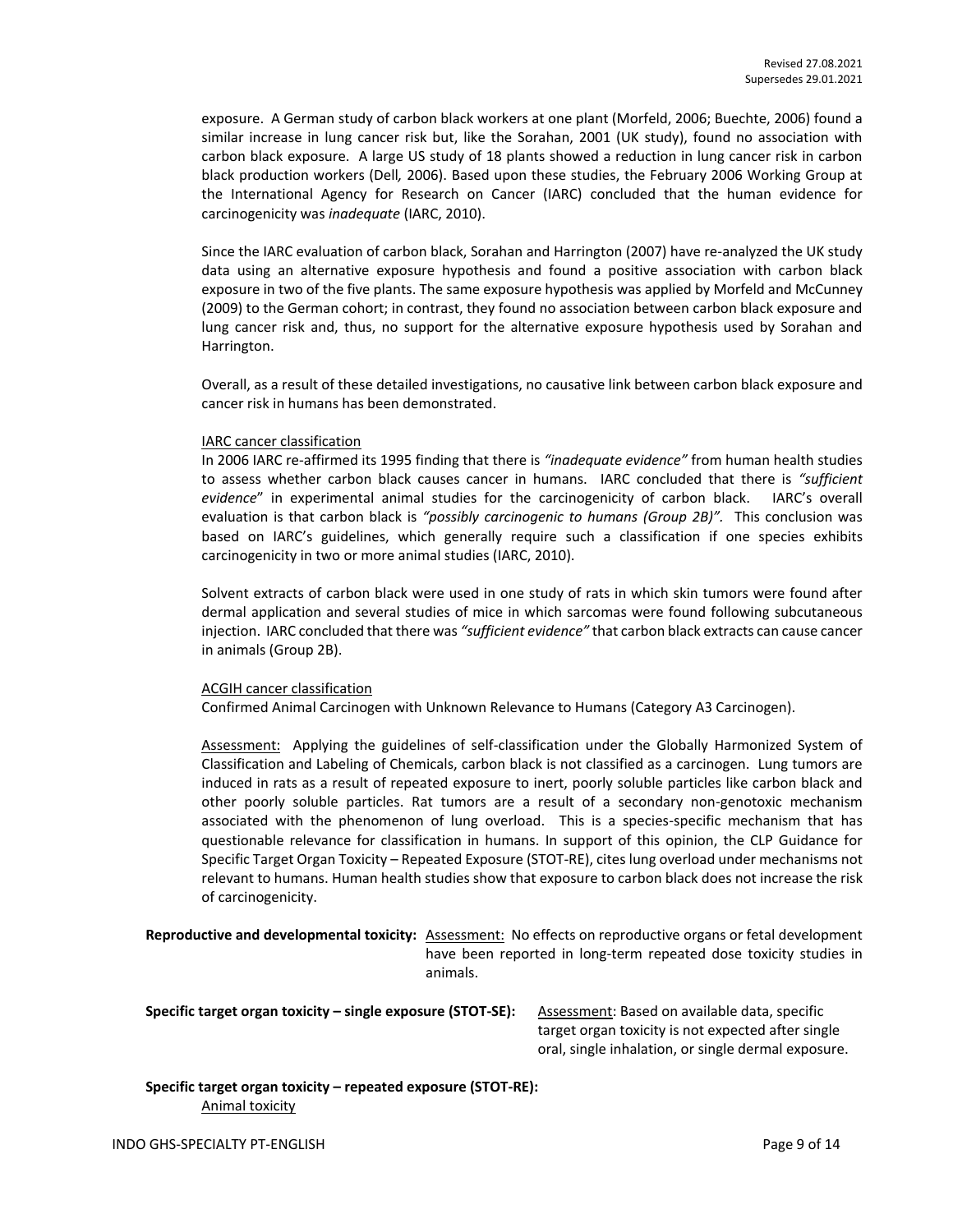Repeated dose toxicity: inhalation (rat), 90 days, No Observed Adverse Effect Concentration (NOAEC) = 1.1 mg/m<sup>3</sup> (respirable)

Target organ/effects at higher doses are lung inflammation, hyperplasia, and fibrosis.

Repeated dose toxicity: oral (mouse), 2 yrs, No Observed Effect Level (NOEL) = 137 mg/kg (body wt.)

Repeated dose toxicity: oral (rat), 2 yrs, NOEL = 52 mg/kg (body wt.)

Although carbon black produces pulmonary irritation, cellular proliferation, fibrosis, and lung tumors in the rat under conditions of lung overload, there is evidence to demonstrate that this response is principally a species-specific response that is not relevant to humans.

#### Morbidity studies (human data)

Results of epidemiological studies of carbon black production workers suggest that cumulative exposure to carbon black may result in small, non-clinical decrements in lung function. A U.S. respiratory morbidity study suggested a 27 ml decline in FEV<sub>1</sub> from a 1 mg/m<sup>3</sup> 8 hour TWA daily (inhalable fraction) exposure over a 40-year period (Harber, 2003). An earlier European investigation suggested that exposure to 1 mg/m<sup>3</sup> (inhalable fraction) of carbon black over a 40-year working lifetime would result in a 48 ml decline in  $FEV<sub>1</sub>$  (Gardiner, 2001). However, the estimates from both studies were only of borderline statistical significance. Normal age-related decline over a similar period of time would be approximately 1200 ml.

In the U.S. study, 9% of the highest non-smokers exposure group (in contrast to 5% of the unexposed group) reported symptoms consistent with chronic bronchitis. In the European study, methodological limitations in the administration of the questionnaire limit the conclusions that can be drawn about reported symptoms. This study, however, indicated a link between carbon black and small opacities on chest films, with negligible effects on lung function.

#### Assessment:

**Inhalation** - Applying the guidelines of self-classification under GHS, carbon black is not classified under STOT-RE for effects on the lung. Classification is not warranted on the basis of the unique response of rats resulting from "lung overload" following exposure to poorly soluble particles such as carbon black. The pattern of pulmonary effects in the rat, such as inflammation and fibrotic responses, are not observed in other rodent species, non-human primates, or humans under similar exposure conditions. Lung overload does not appear to be relevant for human health. Overall, the epidemiological evidence from well-conducted investigations has shown no causative link between carbon black exposure and the risk of non-malignant respiratory disease in humans. A STOT-RE classification for carbon black after repeated inhalation exposure is not warranted.

**Oral:** Based on available data, specific target organ toxicity is not expected after repeated oral exposure.

**Dermal:** Based on available data and the chemical-physical properties (insolubility, low absorption potential), specific target organ toxicity is not expected after repeated dermal exposure.

**Aspiration hazard:** Assessment: Based on industrial experience and the available data, no aspiration hazard is expected.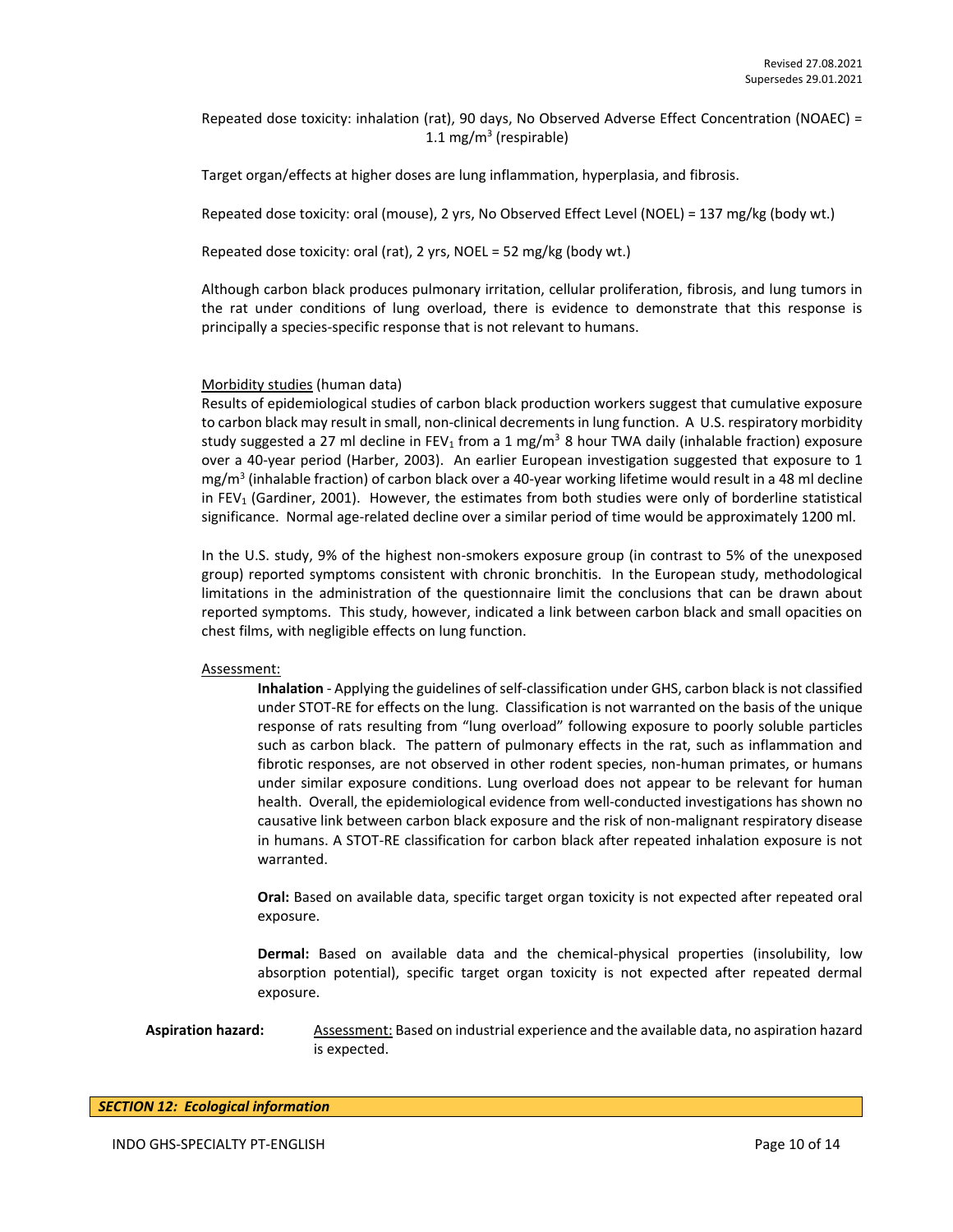# 12.1 Toxicity

| Aquatic toxicity:            |                                                                                                             |
|------------------------------|-------------------------------------------------------------------------------------------------------------|
| Acute fish toxicity:         | LCO (96 h) 1000mg/l, Species: Brachydanio rerio (zebrafish), Method:<br>OFCD Guideline 203                  |
| Acute invertebrate toxicity: | EC50 (24 h) > 5600 mg/l, Species: Daphnia magna (waterflea),<br>Method: OFCD Guideline 202                  |
| Acute algae toxicity:        | EC50 (72 h) >10,000 mg/l, NOEC 10,000 mg/l, Species: Scenedesmus<br>subspicatus, Method: OECD Guideline 201 |
| Activated sludge:            | ECO (3 h) > 400 mg/l, EC10 (3h): ca. 800 mg/l, Method: DEV L3 (TTC<br>test)                                 |

- 12.2 Persistence and degradability Not soluble in water. Expected to remain on soil surface. Not expected to degrade.
- 12.3 Bioaccumulative potential Not expected because of the physicochemical properties of the substance.
- 12.4 Mobility in soil Not expected to migrate. Insoluble.
- 12.5 Results of PBT and vPvB assessment Carbon black is not a PBT or a vPvB.
- 12.6 Other adverse effects Not available.

| 13.1 | Waste treatment methods |                                                                                                                                                  |
|------|-------------------------|--------------------------------------------------------------------------------------------------------------------------------------------------|
|      | Product disposal:       | Product should be disposed of in accordance with the regulations issued by the<br>appropriate federal, provincial, state, and local authorities. |
|      | Brazil:                 | Considered as a Class IIA waste – not inert.                                                                                                     |
|      | Canada:                 | Not a hazardous waste under provincial regulations                                                                                               |
|      | EU:                     | EU Waste Code No. 061303 per Council Directive 75/422/EEC                                                                                        |
|      | USA:                    | Not a hazardous waste under U.S. RCRA, 40 CFR 261.                                                                                               |

Container/Packaging disposal: Empty packaging must be disposed of in accordance with national and local laws.

# *SECTION 14: Transport information*

The International Carbon Black Association organized the testing of seven ASTM reference carbon blacks according to the UN method, Self-Heating Solids. All seven reference carbon blacks were found to be "Not a self-heating substance of Division 4.2." The same carbon blacks were tested according to the UN method, Readily Combustible Solids and found to be "Not a readily combustible solid of Division 4.1;" under current UN Recommendations on the Transport of Dangerous Goods.

The following organizations do not classify carbon black as a "hazardous cargo" if it is "carbon, non-activated, mineral origin." Birla Carbon's carbon black products meet this definition.

| DOT<br>___ | <b>IMDG</b> | RID<br>----<br>___ | <b>\DR</b><br>.<br>_____ | ו המ<br>(air) | <b>NT/</b> |
|------------|-------------|--------------------|--------------------------|---------------|------------|
|------------|-------------|--------------------|--------------------------|---------------|------------|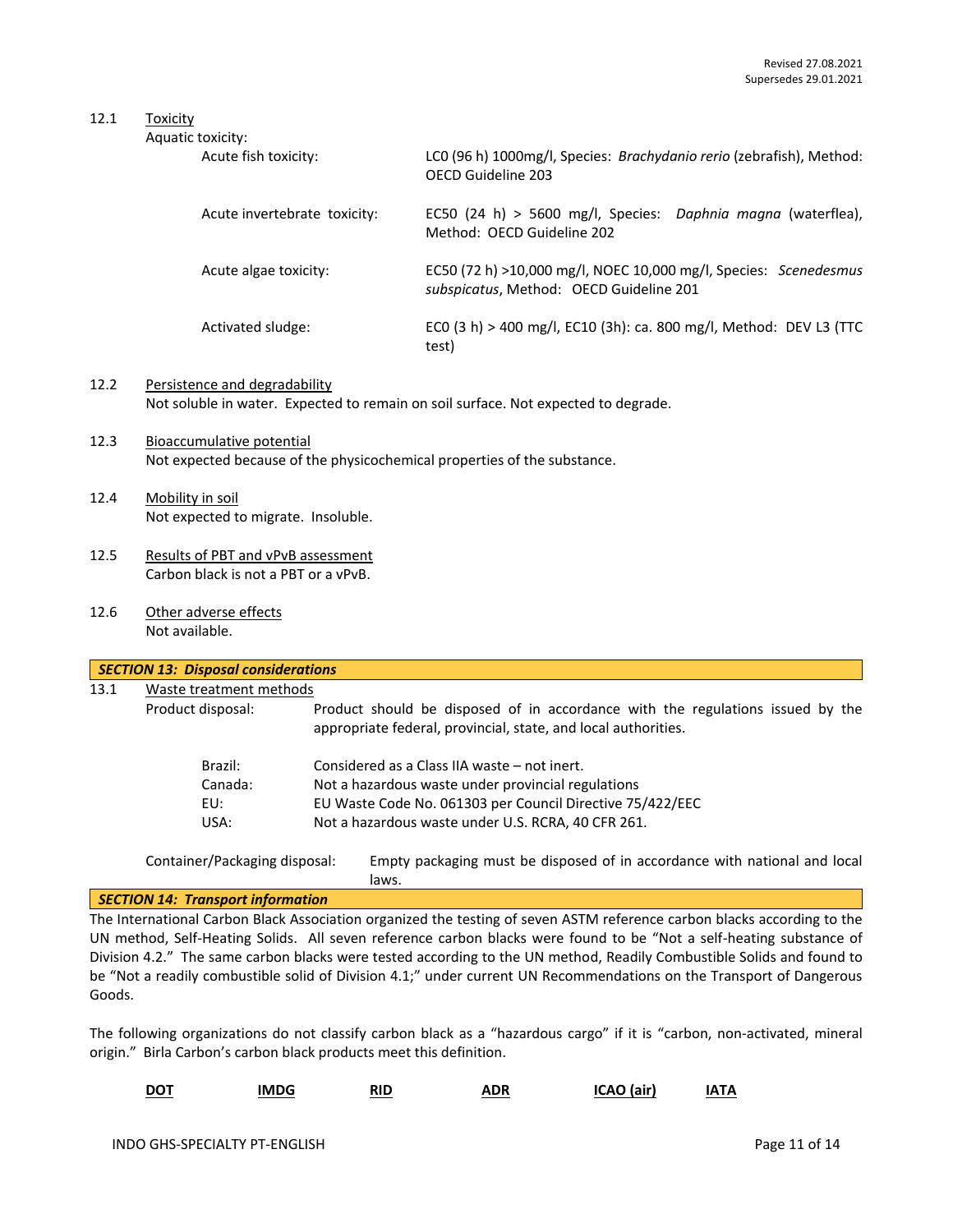| 14.1 | UN/ID No             | Not regulated |
|------|----------------------|---------------|
| 14.2 | Proper shipping name | Not regulated |
| 14.3 | Hazard class         | Not regulated |
| 14.4 | Packing group        | Not regulated |

|      | <b>SECTION 15: Regulatory information</b>                                                      |                                                                           |  |
|------|------------------------------------------------------------------------------------------------|---------------------------------------------------------------------------|--|
| 15.1 | Safety, health and environmental regulations/legislation specific for the substance or mixture |                                                                           |  |
|      | European Union:                                                                                |                                                                           |  |
|      | Indication of danger:                                                                          | Not a hazardous substance according to Regulation (EC) No 1272/2008.      |  |
|      | <b>National Regulations:</b>                                                                   |                                                                           |  |
|      | Germany:                                                                                       | Water hazard class (WGK): nwg (not water endangering)<br>WGK Number: 1742 |  |
|      | Switzerland:                                                                                   | Swiss Poison Class: tested and found to be not toxic. G-8938.             |  |

# International Inventories:

Carbon black, CAS number 1333-86-4, appears on the following inventories:

| Australia:   | <b>AICS</b>                   |
|--------------|-------------------------------|
| Canada:      | DSL                           |
| China:       | <b>IECSC</b>                  |
| Europe (EU): | EINECS (EINECS-RN: 215-609-9) |
| Japan:       | <b>ENCS</b>                   |
| Korea:       | KECI                          |
| Philippines: | <b>PICCS</b>                  |
| Taiwan:      | <b>TCSI</b>                   |
| New Zealand: | <b>NZIOC</b>                  |
| USA:         | TSCA                          |
|              |                               |

15.2 Chemical Safety Assessment<br>EU Chemical Safety Assessment: Per Article 144.1 of the REACH Regulation, a Chemical Safety Assessment has been carried out for this substance.

EU Exposure Scenarios: Per Article 14.4 of the REACH Regulation, no exposure scenario has been developed, as the substance is not hazardous.

| <b>SECTION 16: Other Information</b>                                                                                      |                                                                                                                               |                                                                                                              |                                                                                                                              |  |  |
|---------------------------------------------------------------------------------------------------------------------------|-------------------------------------------------------------------------------------------------------------------------------|--------------------------------------------------------------------------------------------------------------|------------------------------------------------------------------------------------------------------------------------------|--|--|
| Contact Information                                                                                                       |                                                                                                                               |                                                                                                              |                                                                                                                              |  |  |
| Birla Carbon U.S.A., Inc.<br>370 Columbian Chemicals Lane<br>Franklin, LA 70538-1149, U.S.A.<br>Telephone +1 337 836 5641 | Birla Carbon Brasil Ltda.<br>Estrada Renê Fonseca S/N<br>Cubatão SP Brazil<br>CEP 11573-904<br>PABX Operator +55 13 3362 7100 | Birla Carbon Egypt S.A.E.<br>El-Nahda Road<br>Amreya, Alexandria, Egypt<br>+20 3 47 70 102                   | Birla Carbon China (Weifang)<br>Co., Ltd.<br>Binhai Economic Development<br>Zone<br>Weifang, Shandong, 262737,<br><b>PRC</b> |  |  |
|                                                                                                                           |                                                                                                                               |                                                                                                              | Telephone +86 (0536) 530 5978                                                                                                |  |  |
| Birla Carbon U.S.A., Inc.<br>3500 South Road S<br>Ulysses, KS 67880-8103, U.S.A.<br>Telephone +1 620 356 3151             | Birla Carbon Italy S.R.L.<br>Via S Cassiano, 140<br>- 28069 San Martino di Trecate<br>(NO) Italy                              | Birla Carbon India Private Limited<br>K-16, Phase II, SIPCOT Industrial<br>Complex<br>Gummidipoondi - 601201 | Birla Carbon China (Jining) Co.<br>Ltd.<br>Room 1428, Hongxing<br>International B                                            |  |  |
| Birla Carbon Canada Ltd.                                                                                                  | Telephone +39 0321 7981<br>Birla Carbon Hungary Ltd.                                                                          | Dist: Thiruvallur, Tamil Nadu<br>India<br>+91 44 279 893 01<br>Birla Carbon India Private Limited            | Shandong Province, Jining<br>China 272000<br>+86 177 5371 2538<br>Birla Carbon Korea Co., Ltd.                               |  |  |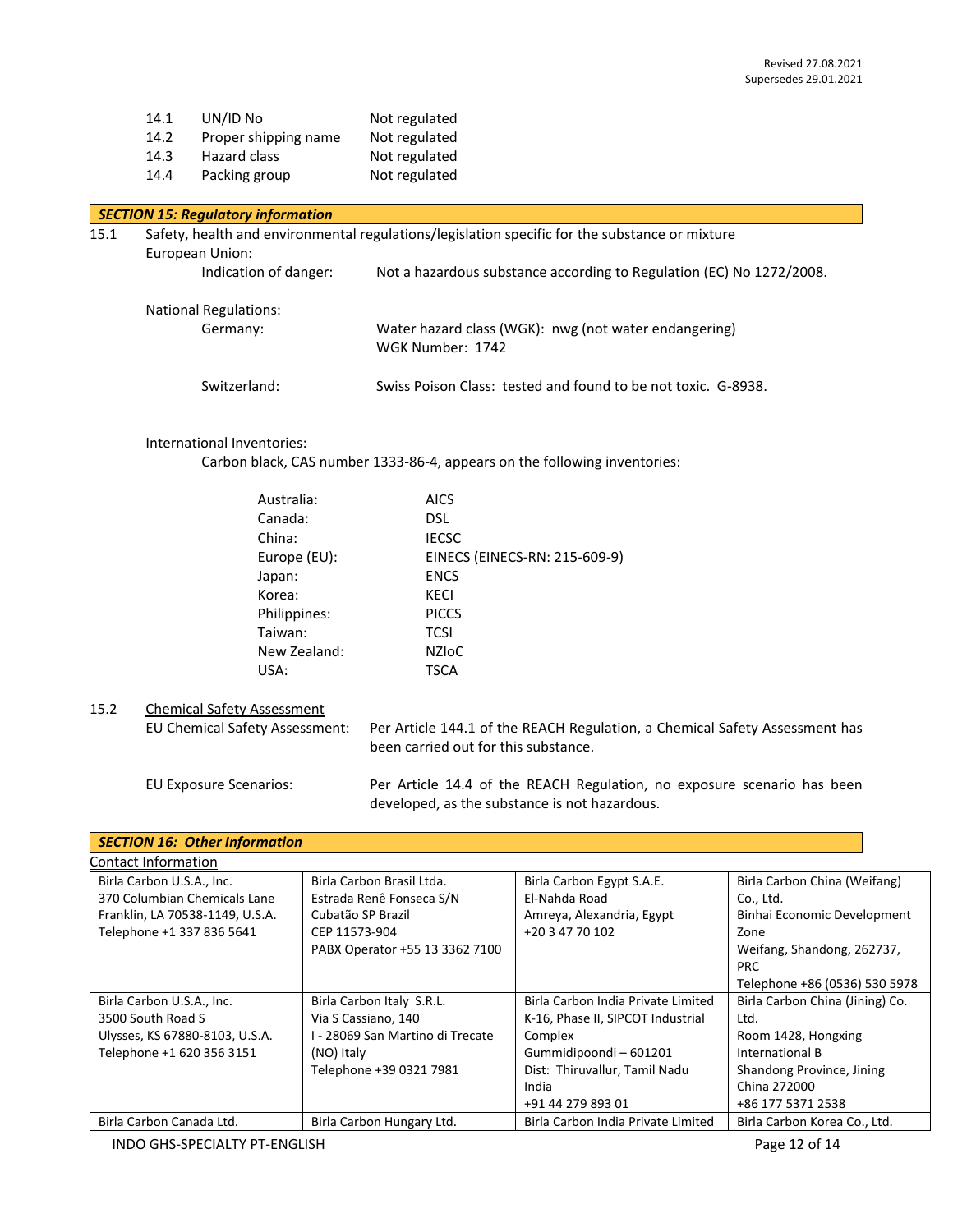| 755 Parkdale Ave. North      | H - 3581 Tiszaújváros          | Village Lohop, Patalganga,         | #1-3, Ulha-Dong                  |
|------------------------------|--------------------------------|------------------------------------|----------------------------------|
| P.O. Box 3398, Station C     | P.O.B. 61, Hungary             | Taluka: Khalapur                   | Yeosu city, cheonnam 555-290,    |
| Hamilton, Ontario L8H 7M2    | Telephone +36 49 544 000       | Dist.: Raigad 410207               | Korea                            |
| Canada                       |                                | Maharashtra, India                 | Telephone 82-61-688-3330         |
| Telephone +1 905 544 3343    |                                | +91 22 2192 250133                 |                                  |
| Birla Carbon Brasil Ltda.    | Birla Carbon Spain, S.L.U.     | Birla Carbon India Private Limited | Birla Carbon Thailand Public Co. |
| Via Frontal km, 1, S/N. Polo | Carretera Gajano-Pontejos      | Murdhwa Industrial Area            | Ltd.                             |
| Petroquimico                 | 39792 Gajano, Cantabria        | P.O. Renukook, Dist: Sonebhadra    | 44 M.1, T. Posa, A. Muang        |
| Camaçari Bahia Brazil        | Apartado 283, Santander, Spain | U.P. Pin $-231$ 217                | Angthong 14000                   |
| CEP 42.810-320               | Telephone +34 942 503030       | India                              | +66 35 672 150-4                 |
| Telephone +55 71 3616 1100   |                                | +91 5446 252 387/88/89/90/91       |                                  |

### References:

Borm, P.J.A., Cakmak, G., Jermann, E., Weishaupt C., Kempers, P., van Schooten,FJ., Oberdorster, G., Schins, RP. (2005) Formation of PAH-DNA adducts after in-vivo and vitro exposure of rats and lung cell to different commercial carbon blacks. Tox.Appl. Pharm. 1:205(2):157-67.

Buechte, S, Morfeld, P, Wellmann, J, Bolm-Audorff, U, McCunney, R, Piekarski, C. (2006) Lung cancer mortality and carbon black exposure – A nested case-control study at a German carbon black production plant. J.Occup. Env.Med. 12: 1242-1252.

Dell, L, Mundt, K, Luipold, R, Nunes, A, Cohen, L, Heidenreich, M, Bachand, A. (2006) A cohort mortality study of employees in the United States carbon black industry. J.Occup. Env. Med. 48(12): 1219-1229.

Driscoll KE, Deyo LC, Carter JM, Howard BW, Hassenbein DG and Bertram TA (1997) Effects of particle exposure and particle-elicited inflammatory cells on mutation in rat alveolar epithelial cells. Carcinogenesis 18(2) 423- 430.

Gardiner K, van Tongeren M, Harrington M. (2001) Respiratory health effects from exposure to carbon black: Results of the phase 2 and 3 cross sectional studies in the European carbon black manufacturing industry. Occup. Env. Med. 58: 496-503.

Harber P, Muranko H, Solis S, Torossian A, Merz B. (2003) Effect of carbon black exposure on respiratory function and symptoms. J. Occup. Env. Med. 45: 144-55.

ILSI Risk Science Institute Workshop: The Relevance of the Rat Lung Response to Particle to Particle Overload for Human Risk Assessment. Inh. Toxicol. 12:1-17 (2000).

International Agency for Research on Cancer: IARC Monographs on the Evaluation of Carcinogenic Risks to Humans (2010), Vol. 93, February 1-14, 2006, Carbon Black, Titanium Dioxide, and Talc. Lyon, France.

Morfeld P, Büchte SF, Wellmann J, McCunney RJ, Piekarski C (2006). Lung cancer mortality and carbon black exposure: Cox regression analysis of a cohort from a German carbon black production plant. J. Occup.Env.Med.48(12):1230-1241.

Morfeld P and McCunney RJ, (2009). Carbon Black and lung cancer testing a novel exposure metric by multimodel inference. Am. J. Ind. Med. 52: 890-899.

Sorahan T, Hamilton L, van Tongeren M, Gardiner K, Harrington JM (2001). A cohort mortality study of U.K. carbon black workers, 1951-1996. Am. J. Ind. Med. 39(2):158-170.

INDO GHS-SPECIALTY PT-ENGLISH Page 13 of 14